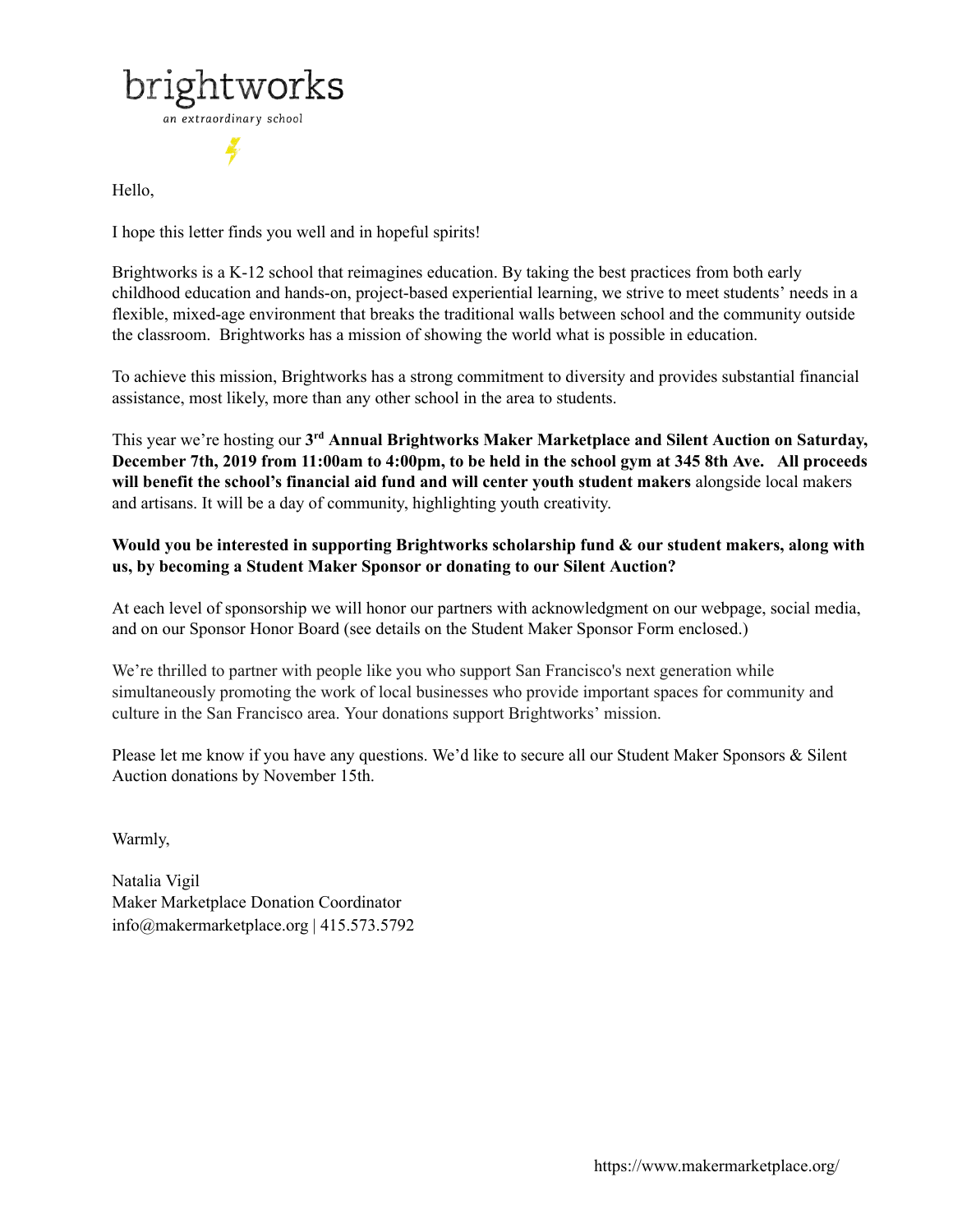

an extraordinary school

# **SPONSORS & SILENT AUCTION DONORS**

In support of the financial aid fund and student makers at the  $3<sup>rd</sup>$  Annual Brightworks Maker Marketplace!

I hope you will join us as a Brightworks Student Maker Sponsor at one of our levels

# **"Exploration" (Silver) Student Maker Sponsor with a donation of \$100 or more**.

Our Student Maker Sponsors will…

• Be mentioned on the Maker Marketplace webpage

## **" Expression" (Gold) Student Maker Sponsor with a donation of \$250 or more**.

Our Student Maker Sponsors will…

- Be mentioned on the Maker Marketplace webpage and social media
- Have a spot on our Sponsor Honor Board at the Maker Marketplace event

# **"Exposition" (Platinum) Student Maker Sponsor with a donation of \$500 or more**.

Our Student Maker Sponsors will…

- Be mentioned on the Maker Marketplace webpage and social media
- Have a spot on our Sponsor Honor Board at the Maker Marketplace event
- Be recognized during the Maker Marketplace Program

If you're joining us as a Student Maker Sponsor, feel free to mail or drop off this form and your donation to: Maker Marketplace c/o Brightworks, 360 9th Avenue, San Francisco, CA 94118 or email a scanned copy to info@makermarketplace.org

\_\_\_\_\_\_\_ YES! I would like to be a Student Maker Sponsor!

YES! I would like to support with an in-kind donation for the Maker Marketplace Silent Auction.

No thank you.

Best Contact Name:

Best Contact Phone:\_\_\_\_\_\_\_\_\_\_\_\_\_\_\_\_\_\_\_\_\_\_\_\_\_\_\_\_\_\_\_\_\_\_\_\_\_\_\_\_\_\_\_\_\_\_\_\_\_\_\_\_\_\_\_